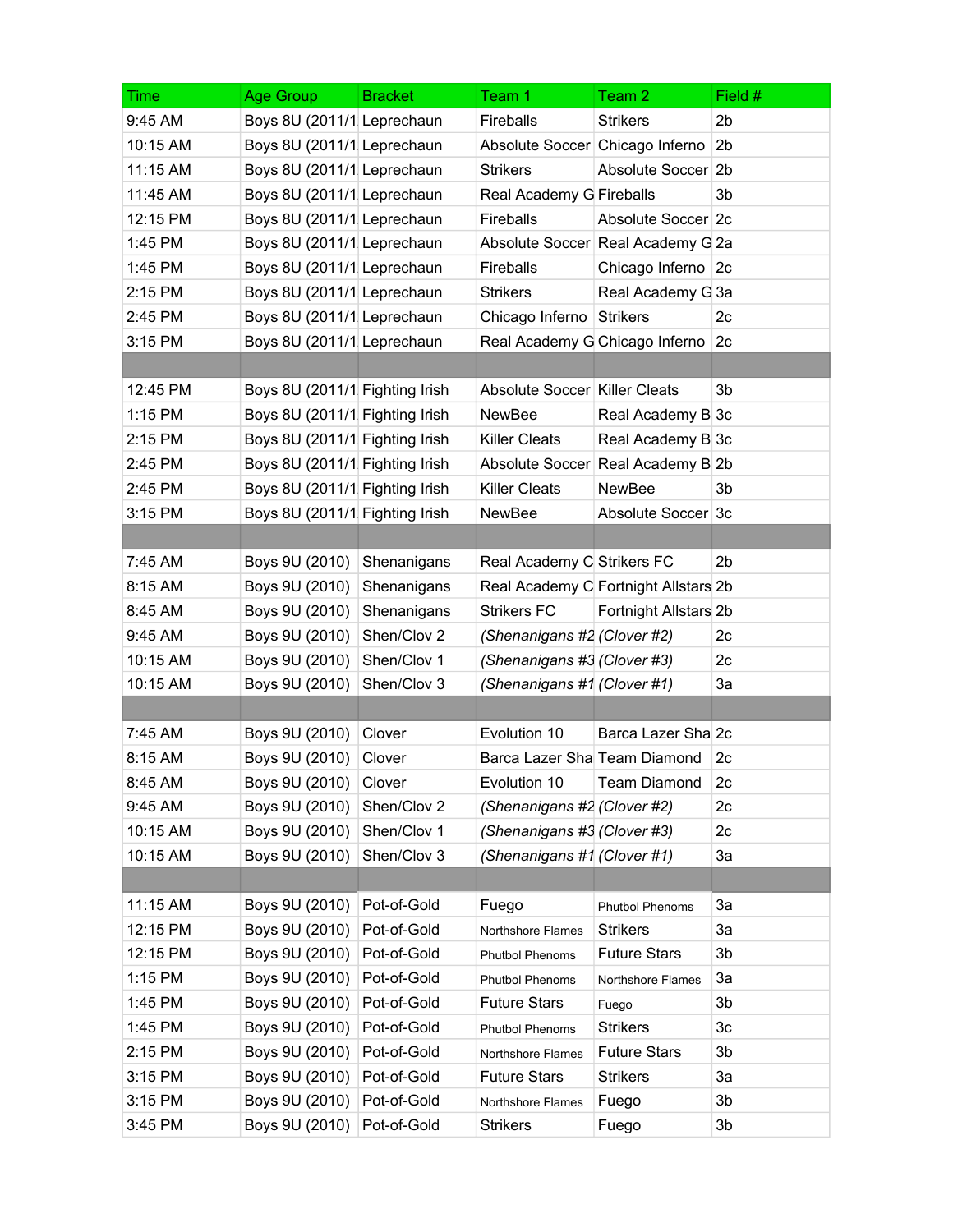| Time     | Age Group                       | <b>Bracket</b>                    | Team 1                         | Team 2                              | Field #        |
|----------|---------------------------------|-----------------------------------|--------------------------------|-------------------------------------|----------------|
| 7:45 AM  | Boys 10U (2009) Lucky Green     |                                   | Forza                          | Lucky Lads                          | 3c             |
| 8:45 AM  | Boys 10U (2009) Lucky Green     |                                   | Forza                          | School Crushers 3b                  |                |
| 9:15 AM  | Boys 10U (2009) Lucky Green     |                                   | Lucky Lads                     | School Crushers 3c                  |                |
| 10:45 AM | Boys 10U (2009) Lucky G/O #1    |                                   |                                | (Lucky Green #1) (Lucky Orange # 3a |                |
| 10:45 AM | Boys 10U (2009) Lucky G/O #2    |                                   |                                | (Lucky Green #2 (Lucky Orange # 3b  |                |
| 11:15 AM | Boys 10U (2009) Lucky G/O #3    |                                   |                                | (Lucky Green #3 (Lucky Orange # 3c  |                |
|          |                                 |                                   |                                |                                     |                |
| 8:15 AM  | Boys 10U (2009) Lucky Orange    |                                   | Real Academy C Inferno         |                                     | 3c             |
| 8:45 AM  | Boys 10U (2009) Lucky Orange    |                                   | USA Soccer-200 Inferno         |                                     | 3c             |
| 9:45 AM  | Boys 10U (2009) Lucky Orange    |                                   |                                | USA Soccer-200 Real Academy C 3b    |                |
| 10:45 AM | Boys 10U (2009) Lucky G/O #1    |                                   |                                | (Lucky Green #1) (Lucky Orange # 3a |                |
| 10:45 AM | Boys 10U (2009) Lucky G/O #2    |                                   |                                | (Lucky Green #2 (Lucky Orange # 3b  |                |
| 11:15 AM | Boys 10U (2009) Lucky G/O #3    |                                   |                                | (Lucky Green #3 (Lucky Orange # 3c  |                |
|          |                                 |                                   |                                |                                     |                |
| 10:45 AM | Boys 11U (2008) Saint           |                                   | Prairie Red                    | Evo Red                             | 2c             |
| 11:15 AM | Boys 11U (2008) Saint           |                                   | E.D.M.K                        | Prairie Red                         | 2c             |
| 11:45 AM | Boys 11U (2008) Saint           |                                   | <b>BH Dragons</b>              | Evo Red                             | 2 <sub>b</sub> |
| 12:45 PM | Boys 11U (2008) Saint           |                                   | E.D.M.K                        | Evo Red                             | 2a             |
| 12:45 PM | Boys 11U (2008) Saint           |                                   | <b>BH Dragons</b>              | Prairie Red                         | 2 <sub>b</sub> |
| 1:15 PM  | Boys 11U (2008) Saint           |                                   | <b>BH Dragons</b>              | E.D.M.K                             | 2a             |
| 2:15 PM  |                                 | Boys 11U (2008) Saint/Patrick (F) | (Saint #1)                     | (Patrick #1)                        | 2a             |
|          |                                 |                                   |                                |                                     |                |
| 11:15 AM | Boys 11U (2008) Patrick         |                                   | <b>Blue Fire Shocky Rebels</b> |                                     | 3b             |
| 11:45 AM | Boys 11U (2008) Patrick         |                                   | Real Academy C Rebels          |                                     | 3c             |
| 12:15 PM | Boys 11U (2008) Patrick         |                                   |                                | USA Soccer-200 Real Academy C 3c    |                |
| 12:45 PM | Boys 11U (2008) Patrick         |                                   |                                | USA Soccer-200 Blue Fire Shocky 3c  |                |
| 1:15 PM  | Boys 11U (2008) Patrick         |                                   |                                | Blue Fire Shocky Real Academy C 2c  |                |
| 1:15 PM  | Boys 11U (2008) Patrick         |                                   | USA Soccer-200 Rebels          |                                     | 3 <sub>b</sub> |
| 2:15 PM  |                                 | Boys 11U (2008) Saint/Patrick (F) | (Saint #1)                     | (Patrick #1)                        | 2a             |
|          |                                 |                                   |                                |                                     |                |
| 8:45 AM  | Boys 12U (2007) Irish White     |                                   | Evo Squad                      | Rocket League                       | 3a             |
| 9:15 AM  | Boys 12U (2007) Irish White     |                                   | Real Academy C Strikers        |                                     | 2c             |
| 10:15 AM | Boys 12U (2007) Irish White     |                                   | Real Academy C Evo Squad       |                                     | 3c             |
| 10:45 AM | Boys 12U (2007) Irish White     |                                   | Evo Squad                      | <b>Strikers</b>                     | 2a             |
| 10:45 AM | Boys 12U (2007) Irish White     |                                   | Real Academy C Rocket League   |                                     | 2 <sub>b</sub> |
| 11:45 AM | Boys 12U (2007) Irish White     |                                   | <b>Strikers</b>                | Rocket League                       | 2c             |
| 12:15 PM | Boys 12U (2007) Irish White (F) |                                   | #1                             | #2                                  | 2b             |
|          |                                 |                                   |                                |                                     |                |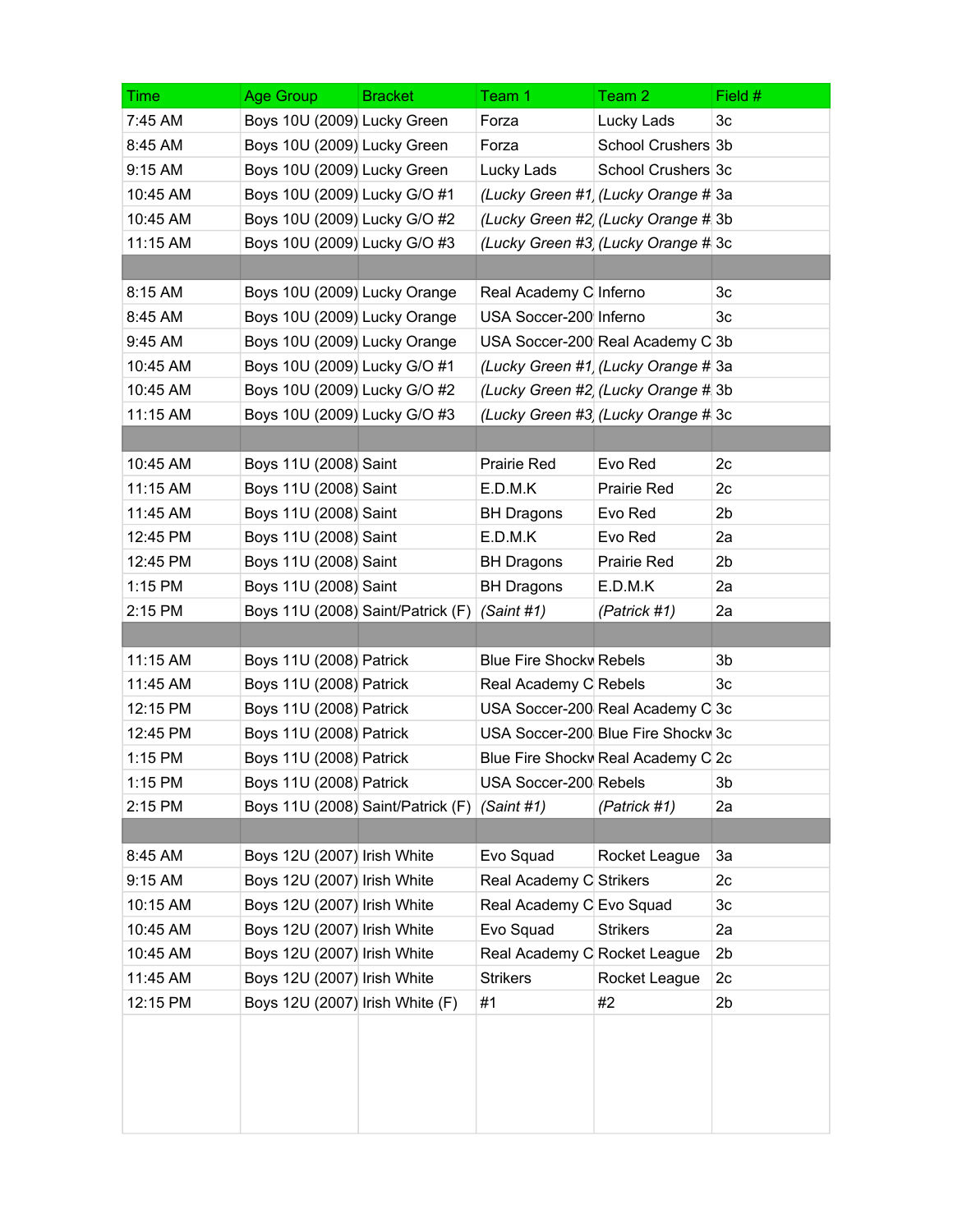| <b>Time</b> | Age Group                        | <b>Bracket</b> | Team 1                         | Team 2                                | Field #        |
|-------------|----------------------------------|----------------|--------------------------------|---------------------------------------|----------------|
| 1:45 PM     | Boys 12U (2007) Irish Orange     |                | <b>Flaming Balls</b>           | <b>Benchwarmers</b>                   | 3a             |
| 2:15 PM     | Boys 12U (2007) Irish Orange     |                | <b>WOLF SC-2007</b>            | (TBD)                                 | 2c             |
| 2:45 PM     | Boys 12U (2007) Irish Orange     |                | <b>WOLF SC-2007</b>            | <b>Flaming Balls</b>                  | 2a             |
| 2:45 PM     | Boys 12U (2007) Irish Orange     |                | (TBD)                          | <b>Benchwarmers</b>                   | 3a             |
| 4:15 PM     | Boys 12U (2007) Irish Orange     |                | Benchwarmers                   | <b>WOLF SC-2007</b>                   | 3b             |
| 4:15 PM     | Boys 12U (2007) Irish Orange     |                | <b>Flaming Balls</b>           | (TBD)                                 | 3c             |
| 4:45 PM     | Boys 12U (2007) Irish Orange (F) |                | #1                             | #2                                    | 3c             |
|             |                                  |                |                                |                                       |                |
| 2:45 PM     | Boys 12U (2007) Irish Green      |                | Universal Soccer Evo 07 Red    |                                       | 3c             |
| 3:45 PM     | Boys 12U (2007) Irish Green      |                | <b>Bayern Ballers</b>          | Connor, Floran, \$2c                  |                |
| 3:45 PM     | Boys 12U (2007) Irish Green      |                | Chicago Inferno                | Evo 07 Red                            | 3c             |
| 4:45 PM     | Boys 12U (2007) Irish Green      |                | <b>Bayern Ballers</b>          | Chicago Inferno 3b                    |                |
| 5:45 PM     | Boys 12U (2007) Irish Green      |                | <b>Bayern Ballers</b>          | Universal Soccer 3b                   |                |
| 5:45 PM     | Boys 12U (2007) Irish Green      |                | Evo 07 Red                     | Connor, Floran, \$3c                  |                |
| 6:15 PM     | Boys 12U (2007) Irish Green      |                | Chicago Inferno                | Connor, Floran, \$3c                  |                |
| 6:45 PM     | Boys 12U (2007) Irish Green      |                | <b>Bayern Ballers</b>          | Evo 07 Red                            | 3b             |
| 6:45 PM     | Boys 12U (2007) Irish Green      |                |                                | Chicago Inferno   Universal Soccer 3c |                |
| 7:15 PM     | Boys 12U (2007) Irish Green      |                |                                | Universal Soccer Connor, Floran, \$3c |                |
|             |                                  |                |                                |                                       |                |
| 3:15 PM     | Boys 13/14U (06 Snakes           |                |                                | Real Academy C Oak Forest Beng 2a     |                |
| 3:15 PM     | Boys 13/14U (06 Snakes           |                | Pot O' Goaled                  | USA Soccer-200 2b                     |                |
| 3:45 PM     | Boys 13/14U (06 Snakes           |                | Real Academy C Pot O' Goaled   |                                       | 2a             |
| 3:45 PM     | Boys 13/14U (06 Snakes           |                |                                | Oak Forest Beng USA Soccer-200 2b     |                |
| 5:15 PM     | Boys 13/14U (06 Snakes           |                |                                | Real Academy C USA Soccer-200 3b      |                |
| 5:15 PM     | Boys 13/14U (06 Snakes           |                | Oak Forest Beng Pot O' Goaled  |                                       | 3c             |
| 6:15 PM     | Boys 13/14U (06 Snakes (F)       |                | #1                             | #2                                    | 3b             |
|             |                                  |                |                                |                                       |                |
| 7:45 PM     | High School Sun Celtic           |                | <b>BSC Chelsea</b>             | <b>Bulldogs</b>                       | 3a             |
| 7:45 PM     | High School Sun Celtic           |                | Chuck Norris Ra BSC Bayern     |                                       | 3b             |
| 8:15 PM     | High School Sun Celtic           |                | <b>BSC Chelsea</b>             | <b>BSC Bayern</b>                     | 3a             |
| 8:15 PM     | High School Sun Celtic           |                | Chuck Norris Ra Bulldogs       |                                       | 3b             |
| 9:00 PM     | High School Sun Celtic           |                | <b>Bulldogs</b>                | <b>BSC Bayern</b>                     | 3a             |
| 9:00 PM     | High School Sun Celtic           |                | Chuck Norris Ra BSC Chelsea    |                                       | 3b             |
| 9:30 PM     | High School Sun Celtic (F)       |                | #1                             | #2                                    | 3b             |
|             |                                  |                |                                |                                       |                |
| 11:45 AM    | Girls 9U (2010)                  | Shamrock       | Battling Bulldogs Lucky Charms |                                       | 3a             |
| 12:45 PM    | Girls 9U (2010)                  | Shamrock       | Lucky Charms                   | Leprechauns                           | 2c             |
| 12:45 PM    | Girls 9U (2010)                  | Shamrock       | Battling Bulldogs Black Widow  |                                       | 3a             |
| 1:15 PM     | Girls 9U (2010)                  | Shamrock       | Battling Bulldogs Leprechauns  |                                       | 2 <sub>b</sub> |
| 1:45 PM     | Girls 9U (2010)                  | Shamrock       | Lucky Charms                   | <b>Black Widow</b>                    | 2 <sub>b</sub> |
| 2:15 PM     | Girls 9U (2010)                  | Shamrock       | Leprechauns                    | <b>Black Widow</b>                    | 2 <sub>b</sub> |
|             |                                  |                |                                |                                       |                |